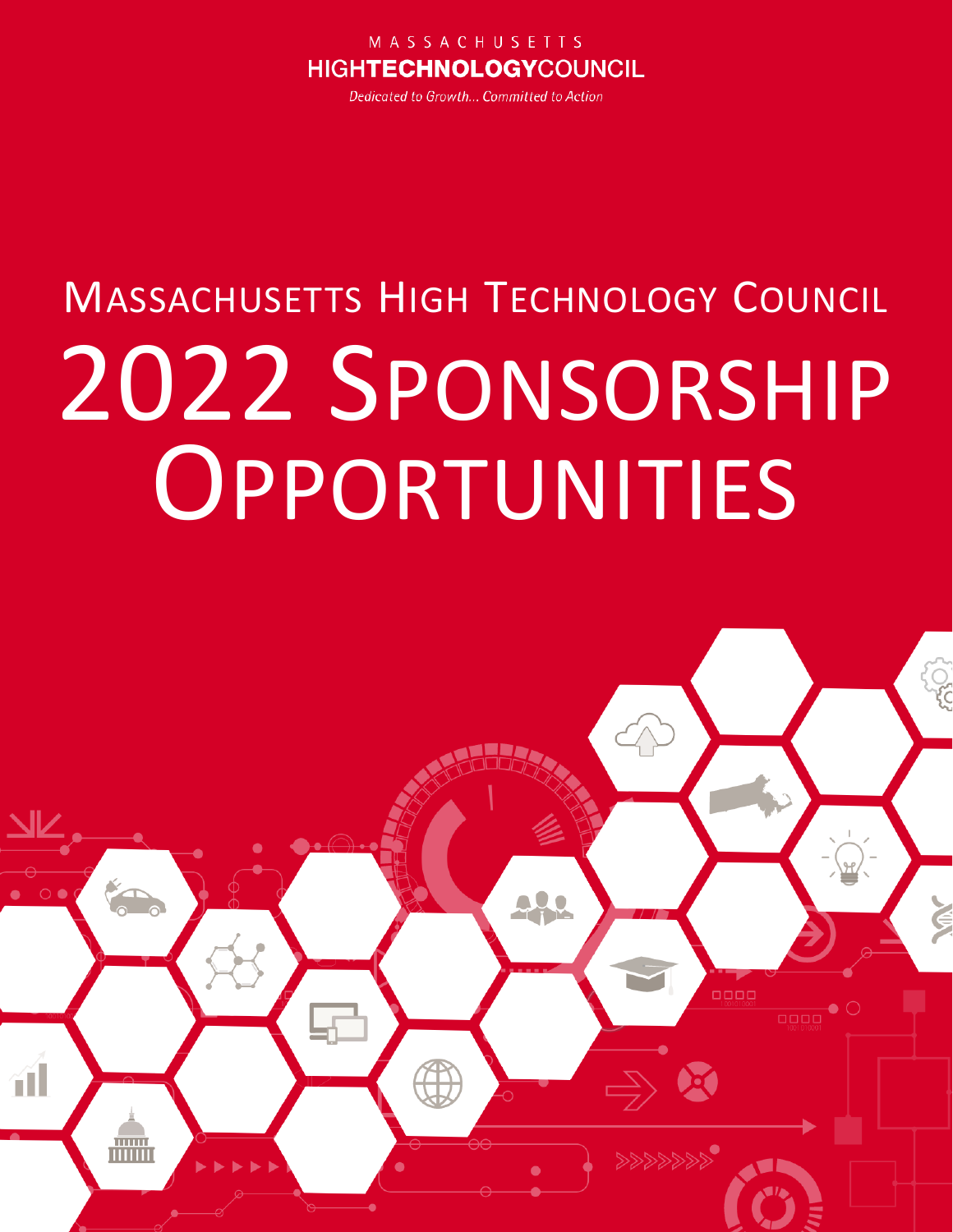# TOPLINE BRAND & PROGRAM ASSOCIATION SPONSOR OPPORTUNITIES

#### **SUSTAINING LEADERSHIP \$100,000+**

- Direct support of MHTC's growth and innovation initiatives
- ⬣ Corporate **name and logo** brand identity sponsorship of **each** of the following:
	- $\circ$  2022 Black Representation and Equity Initiative
	- ⎔ 2022 Women in Leadership Initiative
	- ⎔ 2022 The School Series Initiative
	- ⎔ 2022 MATTERS Competitiveness Dashboard
- ⬣ Discounted sponsorships of the MHTC 2022 Annual Meeting
- ⬣ Corporate logo and "feature" on new MHTC website homepage *(coming in 2022)*

### **EXECUTIVE LEADERSHIP \$50,000+**

- Direct support of MHTC's growth and innovation initiatives
- ⬣ Corporate **name and logo** brand identity sponsorship of **two** of the following:
	- $\circ$  2022 Black Representation and Equity Initiative
	- ⎔ 2022 Women in Leadership Initiative
	- ⎔ 2022 The School Series Initiative
	- ⎔ 2022 MATTERS Competitiveness Dashboard
- ⬣ Discounted sponsorships of the MHTC 2022 Annual Meeting
- ⬣ Corporate logo and "feature" on new MHTC website homepage *(coming in 2022)*

### **BOARD LEADERSHIP 2-YEAR SUPPLEMENTAL DUES COMMITMENT**

- ⬣ Corporate **name and logo** brand identity sponsorship of **one** of the following:
	- $\circ$  2022 Black Representation and Equity Initiative
	- ⎔ 2022 Women in Leadership Initiative
	- ⎔ 2022 The School Series Initiative
- ⬣ Discounted sponsorships of the MHTC 2022 Annual Meeting

### **MEMBERSHIP ENGAGEMENT 1-YEAR SUPPLEMENTAL DUES COMMITMENT**

- ⬣ Corporate **name and logo** brand identity sponsorship of **one** of the following:
	- $\circ$  2022 Black Representation and Equity Initiative
	- ⎔ 2022 Women in Leadership Initiative
	- ⎔ 2022 The School Series Initiative

#### *Please contact [Chris Anderson](mailto:chris@mhtc.org) to reserve your sponsorship requests.*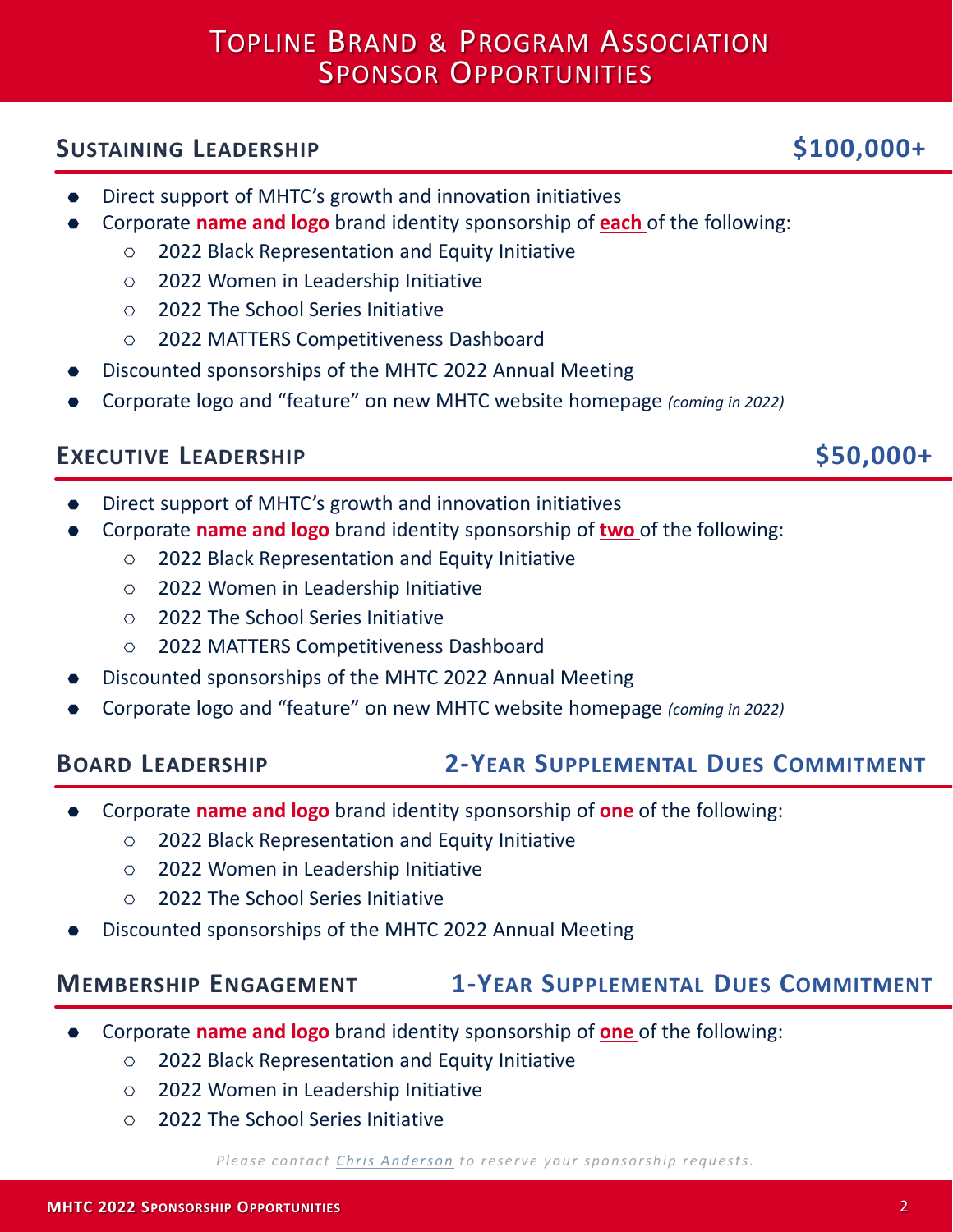## 2022 SIGNATURE PROGRAM SPONSORSHIP OPPORTUNITIES *EXCLUSIVE YEAR-LONG RECOGNITION & EVENT PARTICIPATION*

# **DIVERSITY, EQUITY & OPPORTUNITY INITIATIVES**

### **BLACK REPRESENTATION & EQUITY INITIATIVE (BRE)**

Launched in 2021, the MHTC Black Representation and Equity Initiative marks the beginning of a 10-year commitment by participating High Tech Council members to increasing Black employee representation at all levels in their respective organizations to approximate or exceed the level of diversity within the community.

| UNAVAIIABIF<br><b>Exclusive: 2022 Annual Sponsor</b>                                                                                                                                                                        | \$25,000           |
|-----------------------------------------------------------------------------------------------------------------------------------------------------------------------------------------------------------------------------|--------------------|
| • Corporate name and logo brand identity on all 2022 BRE events<br>• Membership of MHTC's Diversity, Equity and Opportunity Leadership Team<br>• Corporate logo and "feature" on new MHTC website homepage (coming in 2022) | Waters <sup></sup> |
| Unlimited: 2022 "Supported By"                                                                                                                                                                                              | \$7,500            |
| • Corporate mention on 2022 BRE event material<br>• Corporate name on BRE webpage                                                                                                                                           |                    |
| <b>Unlimited: Black Representation &amp; Equity Year-End Conference Sponsors</b>                                                                                                                                            | \$2,500            |
| • When: November 2022-date TBD                                                                                                                                                                                              |                    |

#### **WOMEN IN LEADERSHIP INITIATIVE (WIL)**

UNAVAILABLE

Formalized in 2019, we are committed to identifying and promoting proven strategies for recruiting, retaining, and promoting women into leadership responsibilities across our organizations. WIL aims to achieve progress by collecting data, sharing best practices, delivering a library of resources, and hosting impactful free and open-to-thepublic events featuring subject matter experts, as well as exclusive member-only roundtables and skill building programs that allow women tech executives to engage and network with peers and other local leaders.

| UNAVAILABLE<br><b>Exclusive: 2022 Annual Sponsor</b>                                                                                                                                                                        | \$25,000      |
|-----------------------------------------------------------------------------------------------------------------------------------------------------------------------------------------------------------------------------|---------------|
| • Corporate name and logo brand identity on all 2022 WIL events<br>• Membership of MHTC's Diversity, Equity and Opportunity Leadership Team<br>• Corporate logo and "feature" on new MHTC website homepage (coming in 2022) | $\approx$ ptc |
| Unlimited: 2022 "Supported By"                                                                                                                                                                                              | \$7,500       |
| • Corporate mention on 2022 WIL event material<br>• Corporate name on WIL webpage                                                                                                                                           |               |
| Unlimited: Women in Leadership Year-End Conference Sponsors                                                                                                                                                                 | \$2,500       |
| • When: November 2022-date TBD                                                                                                                                                                                              |               |

#### *Please contact [Chris Anderson](mailto:chris@mhtc.org) to reserve your sponsorship requests.*